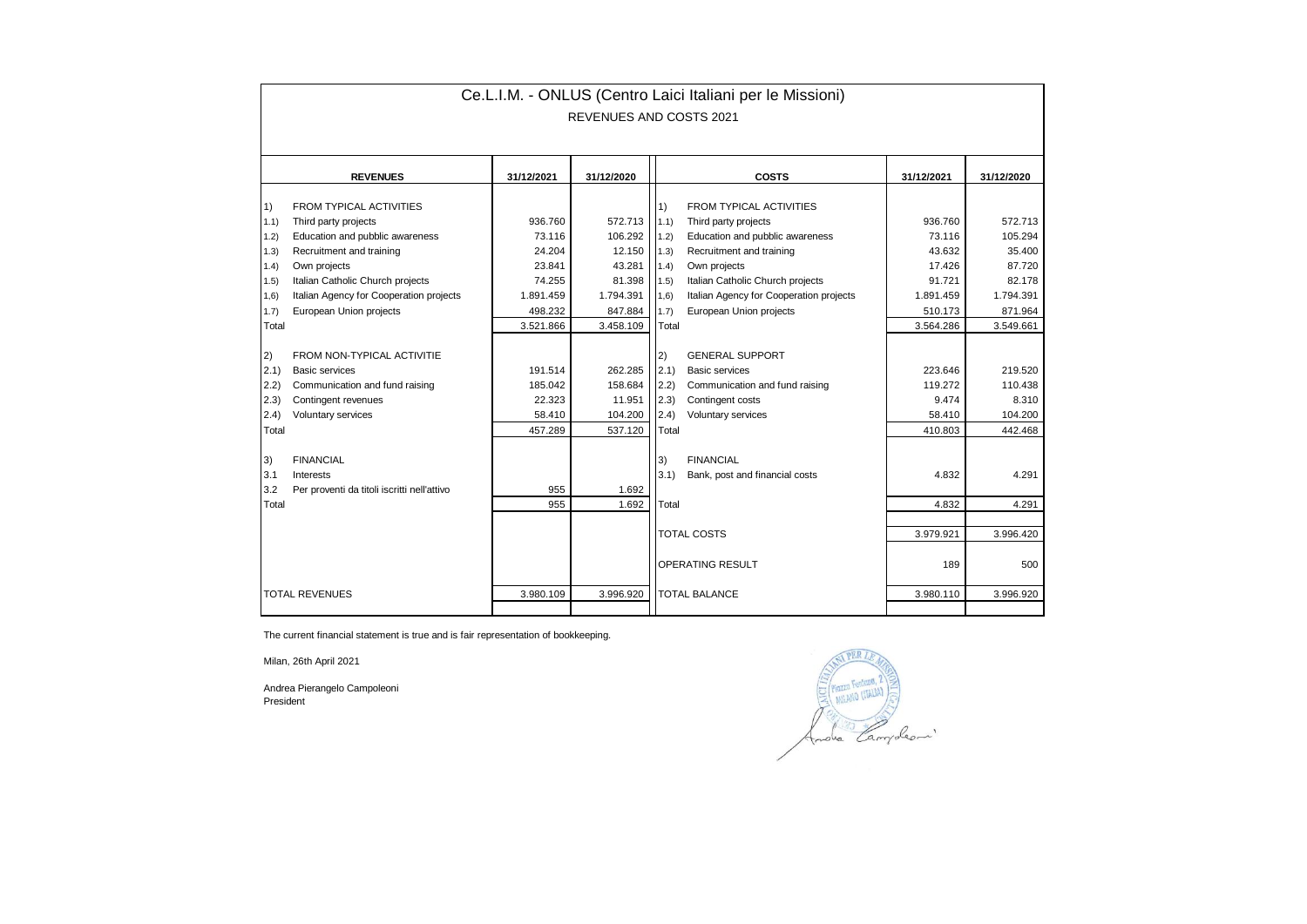## Ce.L.I.M. - Onlus (Centro Laici Italiani per le Missioni)

Milan, Piazza Fontana, 2 CF: 80202830156

Financil Statement 31st December 2021

| <b>ASSETS</b>                         |                                                                                  | 31/12/2021                                                | 31/12/2020                                           |
|---------------------------------------|----------------------------------------------------------------------------------|-----------------------------------------------------------|------------------------------------------------------|
| B)                                    | <b>Fixed assets</b>                                                              |                                                           |                                                      |
| I.<br>$\overline{\phantom{a}}$        | Intengible<br>depreciation funds<br>devaluation funds                            | 17.288<br>10.372<br>$\qquad \qquad \blacksquare$<br>6.915 | 31.650<br>22.727<br>$\blacksquare$<br>8.923          |
| ΙΙ.<br>$\overline{\phantom{a}}$       | Tangible<br>depreciation funds<br>devaluation funds                              | 10.787<br>6.139<br>$\blacksquare$<br>4.648                | 11.550<br>6.060<br>$\overline{\phantom{a}}$<br>5.490 |
| III.                                  | Financial<br>depreciation funds                                                  | 516<br>$\overline{516}$                                   | 516<br>516                                           |
|                                       | <b>Total fixed assets</b>                                                        | 12.080                                                    | 14.929                                               |
| C)<br>ΙΙ.<br>$\overline{\phantom{0}}$ | <b>Current assets</b><br>Credits<br>1) Towards donors<br>short term<br>long term | 2.215.934<br>1.250.277<br>3.466.212                       | 2.573.725<br>1.881.928<br>4.455.653                  |
| $\overline{a}$                        | 5) Towards others<br>short term<br>long term                                     | 94.985<br>94.985                                          | 31.203<br>31.203                                     |
|                                       | <b>Total credits</b>                                                             | 3.561.197                                                 | 4.486.856                                            |
| III.                                  | <b>Financial resources</b>                                                       | 77.000                                                    | 75.000                                               |
|                                       | IV. Liquidity                                                                    | 1.646.628                                                 | 1.744.881                                            |
|                                       | <b>Total current assets</b>                                                      | 1.723.628                                                 | 1.819.881                                            |
| D)                                    | Active accruals and rediscounts                                                  | 440                                                       | 440                                                  |
| <b>Total assets</b>                   |                                                                                  | 5.297.344                                                 | 6.322.106                                            |